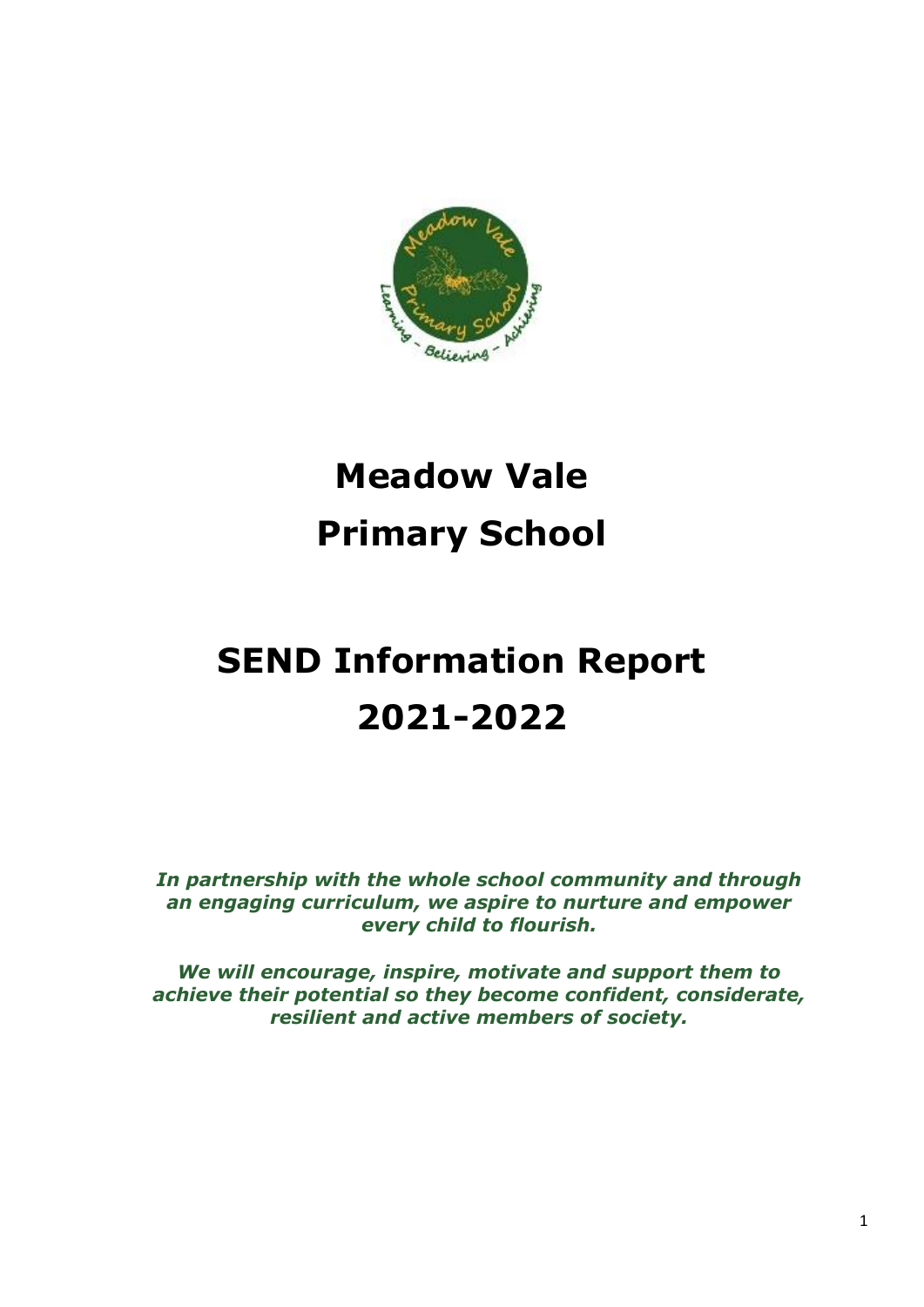

# **Special Educational Needs and/or Disabilities (SEND) at Meadow Vale Primary School**

# **SEND Information Report 2021-2022**

### **Definition of SEND:**

A child or young person has SEND if they have a learning difficulty or disability which calls for special educational provision to be made that is additional to or different from that made generally for other children or young people of the same age (SEND Code of Practice, 2015).

#### **Broad areas of need:**

There are four broad areas of special educational needs and/or disabilities:

### **Communication and Interaction**

*This includes children and young people with Autism Spectrum Disorder (ASD) and those with Speech, Language and Communication Needs.*

#### **Cognition and Learning**

*This includes children and young people with Specific Learning Difficulties, Moderate Learning Difficulties, Severe Learning Difficulties and Profound and Multiple Learning Difficulties.*

#### **Social, Emotional and Mental Health Difficulties**

*This includes any children and young people who have an emotional, social or mental health need that is impacting on their ability to learn.*

### **Sensory and/or Physical Difficulties**

*This includes children and young people with a hearing impairment; visual impairment; multisensory impairment and physical difficulties (such as with their fine and gross motor skills).*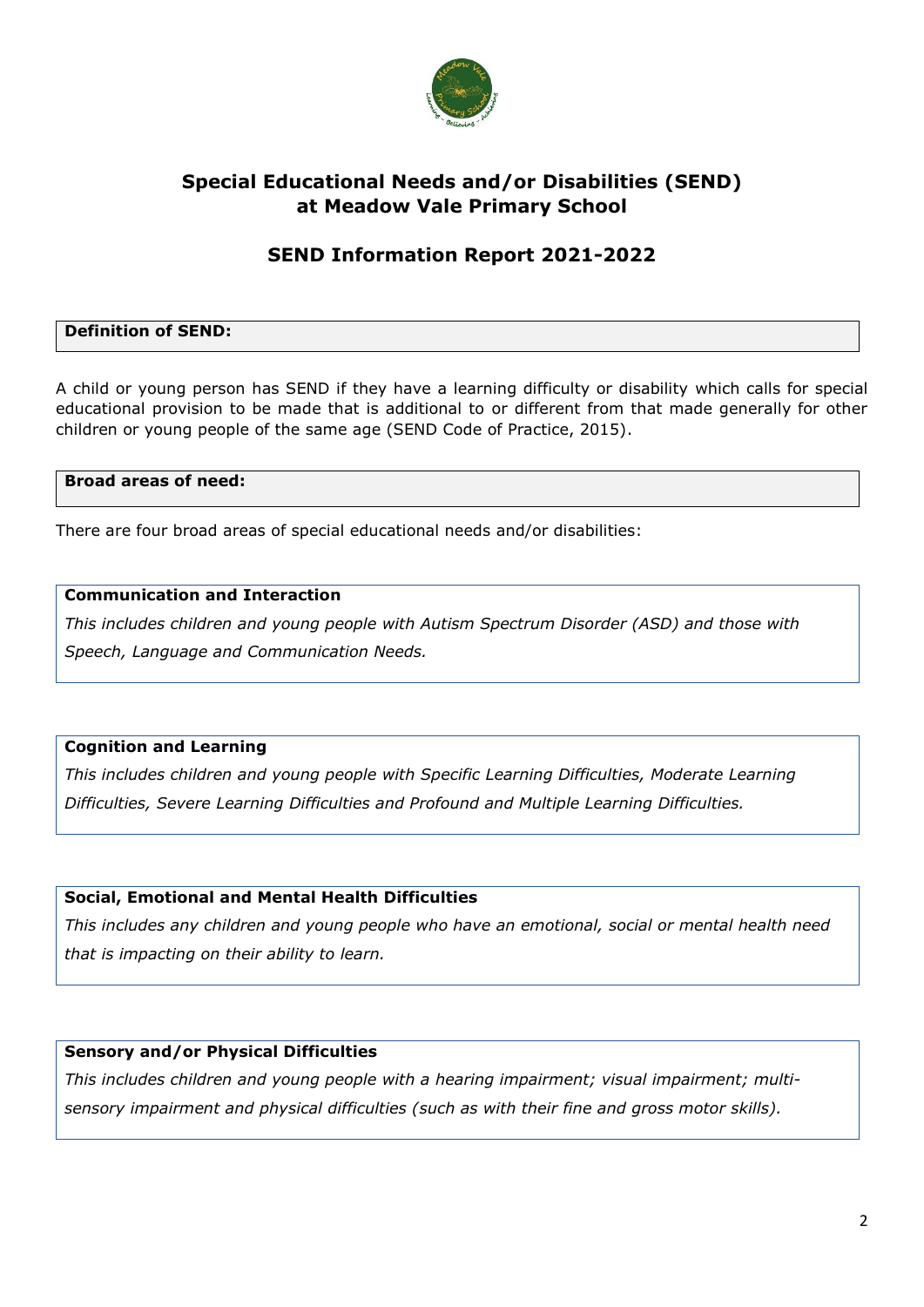#### **Key Contacts:**

**Mrs Catherine Forrester** is the Headteacher and as such, has overall responsibility for SEND at Meadow Vale Primary School. She delegates the day-to-day organisation of SEND to the Special Educational Needs and Disabilities Co-Ordinator (SENDCo). Mrs Forrester can be contacted through the school office, either by phone (01344 421046) or by email [\(secretary@meadowvaleprimary.com\)](mailto:secretary@meadowvaleprimary.com).

**Mrs Gaynor Styer** is the SENDCo and as such, is responsible for the day-to-day leadership and management of SEND at Meadow Vale Primary School. Her role includes working with children and their parents, advising members of staff, collaborating with outside agencies and ensuring that the quality of the school's SEND provision maintains its high standards. Mrs Styer can be contacted through the school office by phone (01344 421046) or by emailing [senco@meadowvaleprimary.com](mailto:senco@meadowvaleprimary.com)

**Mrs Caron Cole** is the Governor for SEND at Meadow Vale Primary School. She has extensive knowledge and understanding of supporting children with special educational needs and/or disabilities. Mrs Cole can be contacted through the school office, either by phone (01344 421046) or by email [\(secretary@meadowvaleprimary.com\)](mailto:secretary@meadowvaleprimary.com).

# **How Meadow Vale Primary School identifies children with special educational needs and/or disabilities (SEND):**

We rigorously monitor the attainment, progress and social development of all children. The SENDCo meets regularly with staff, in order to identify and discuss children who appear to be experiencing difficulties and who may have additional needs or SEND.

In accordance with the 2015 SEND Code of Practice, we use a graduated approach to identify any children who may have a special educational need. This approach incorporates the Assess, Plan, Do, Review (APDR) cycle:

**Assess** – assess the child's needs.

**Plan** – plan for relevant provision and set the outcome/s to be achieved.

**Do** - put the provision in place for a set period of time.

**Review** – review how and if the provision is making a difference.

Our children are given tailored and specific support in order to access the curriculum, make progress and reach their full potential. For some children, it may be necessary to refer to outside agencies and professionals for specialist support. In these cases, the school will organise this with parental consent.

#### **What you should do if you think your child has SEND:**

Speak directly to the class teacher to discuss any initial concerns, then, if necessary, further support and information can be obtained from the SENDCo.

# **Who oversees and plans your child's education programme at Meadow Vale Primary School, if they are identified as having SEND:**

This will be done by a combination of professionals, depending on the needs of your child. The class teacher will be in direct contact with you and your child, but some of their plan may have been drawn up with the advice of other professionals. The SENDCo will liaise between parents, teachers and professionals to facilitate the smooth running of the education programme for children with SEND.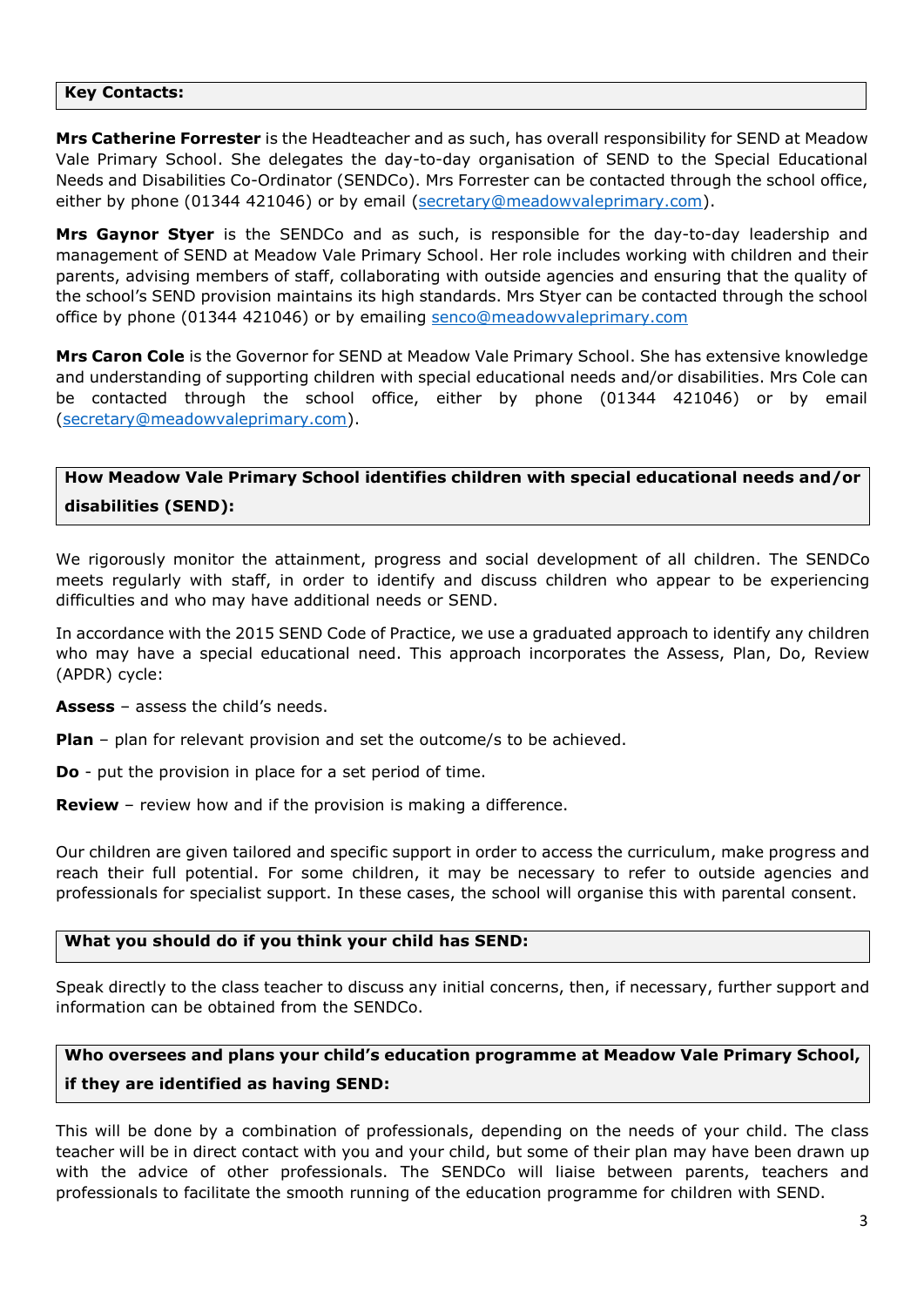## **How you will be informed /consulted about the ways in which your child is being supported at Meadow Vale Primary School:**

Time with the SENDCo is always available through parent consultations and if your child has an individual Learning Plan, you can provide your views and/or comment on their progress at any time, using your personal login. As appropriate, parents are informed of any planned referrals, observations and/or assessments of their child, for which some require parental consent. Any outcomes and recommendations made from these will also be shared.

## **How Meadow Vale Primary School will balance your child's need for support with developing their independence:**

We will always strive to include every child in their mainstream class and become independent learners. The strategies, pace and timing for achieving this, will be dependent on the needs of your child.

## **How the curriculum is matched/differentiated/personalised for your child's needs at Meadow Vale Primary School:**

We ensure that every child is provided with Quality First Teaching (QFT) which is classroom practice that focuses on high quality and inclusive teaching. Your child's learning will be adapted accordingly, to ensure that they have every opportunity to achieve their full potential.

## **Teaching strategies, resources and equipment used for children with learning and/or additional needs at Meadow Vale Primary School:**

We adopt a range of strategies supported by recommendations from educational specialists and outside agencies, when working with each individual child. Staff also have access to a variety of resources, equipment and technology which is used as required.

## **Additional staffing that Meadow Vale Primary School provides from its own budget for children with SEND:**

Our school employs a number of additional adults, as well as specialist teachers, to work with children identified with SEND.

## **Specific intervention programmes that Meadow Vale Primary School offers to children with SEND and how they are delivered:**

We provide a range of intervention strategies to meet the needs of our children. How they are staffed, delivered and resourced depends on the needs of the group or individual.

#### **Special arrangements for assessments at Meadow Vale Primary School:**

Children identified with SEND may be entitled to extra time and/or adult support with the reading of questions and/or scribing; especially those children who experience fine motor difficulties. Arrangements will vary depending on the needs of the child.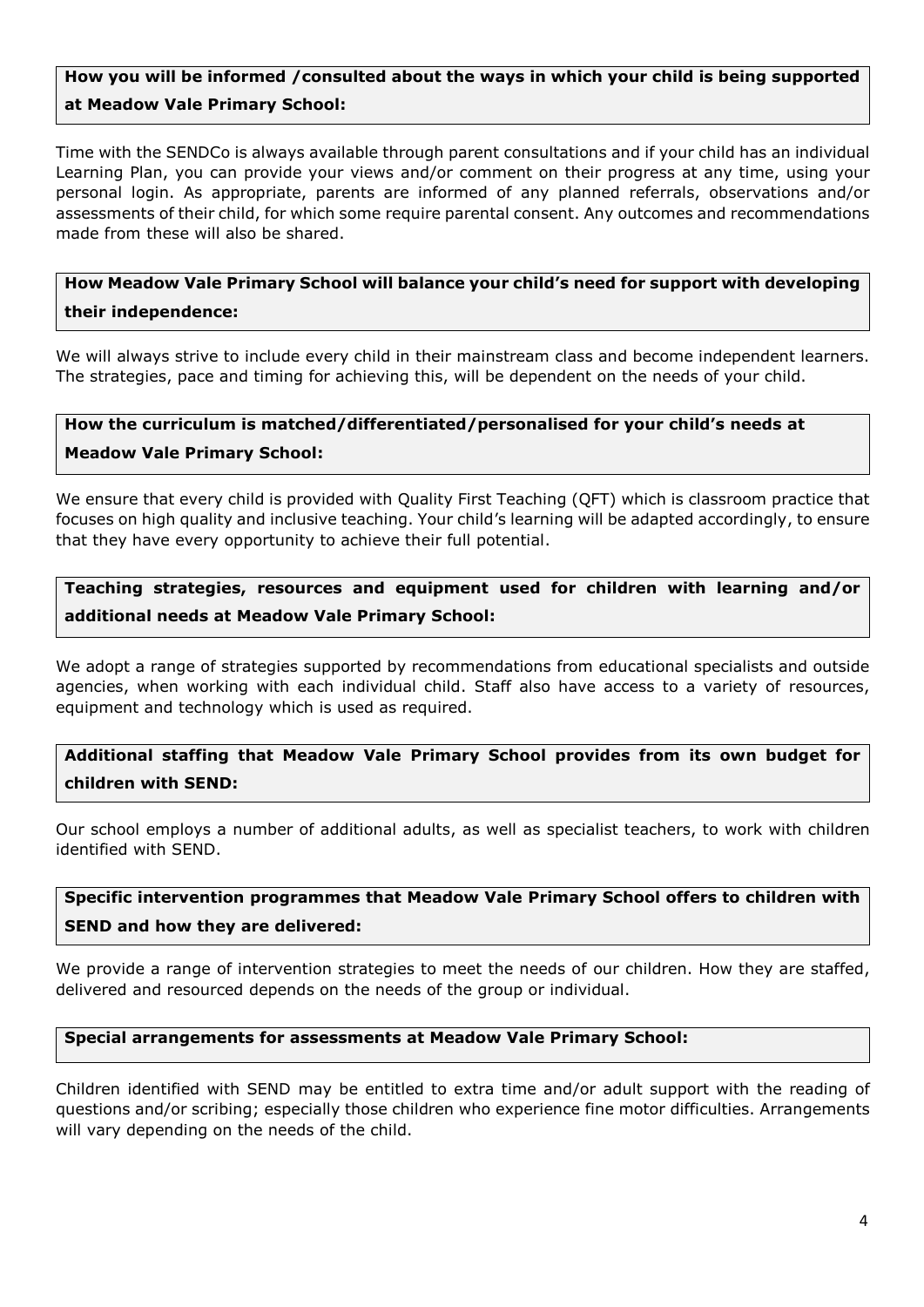## **How your child's progress is monitored and how you can be involved in this at Meadow Vale Primary School:**

Your child's general progress will be monitored through their day to day learning. If they have an Individual Learning Plan, their set targets will be reviewed regularly, in collaboration with parents.

Formal assessments in the core subjects of English and maths take place termly; outcomes from which form an element of the discussion at the twice-yearly parent consultations.

If your child has an Education and Health Care Plan (EHCP), an annual review takes place. This provides parents and all professionals involved, a further opportunity to meet and discuss targets and progress.

Parents are also welcome to make additional appointments to discuss their child's progress with the class teacher and/or the SENDCo via the school office.

## **How Meadow Vale Primary School assesses the overall effectiveness of its SEND provision and how parents/carers and children take part in this evaluation:**

We have rigorous monitoring strategies to assess the progress and provision for all children, including those with SEND. Parents and carers are asked for their views via the annual school questionnaire.

If your child has an Education and Health Care Plan (EHCP), you also have opportunity to share your views prior to their annual review. At this time, your child is invited to share their 'pupil voice'.

# **Support available to promote the emotional and social development of children with SEND at Meadow Vale Primary School:**

In order to nurture the emotional and social needs of our children, we have a Play Therapist and five trained Emotional Literacy Support Assistants (ELSAs), who offer weekly 1:1 sessions for identified children.

Children who benefit from a more structured social environment at lunchtimes, can attend our specially designed facility 'Acorn Club' which is supervised by the SENDCo.

## **Support for children who have difficulties in conforming to Meadow Vale Primary School's behavioural expectations:**

Whilst we always endeavour to include children in their mainstream classroom, if deemed necessary and appropriate, we may utilise our support staff to work with a child on a 1:1 basis, in a quieter space within the school.

We have very good links with the Local Authority Behaviour Support Team who, when required, come and advise staff and offer strategies to help manage children with challenging behaviour.